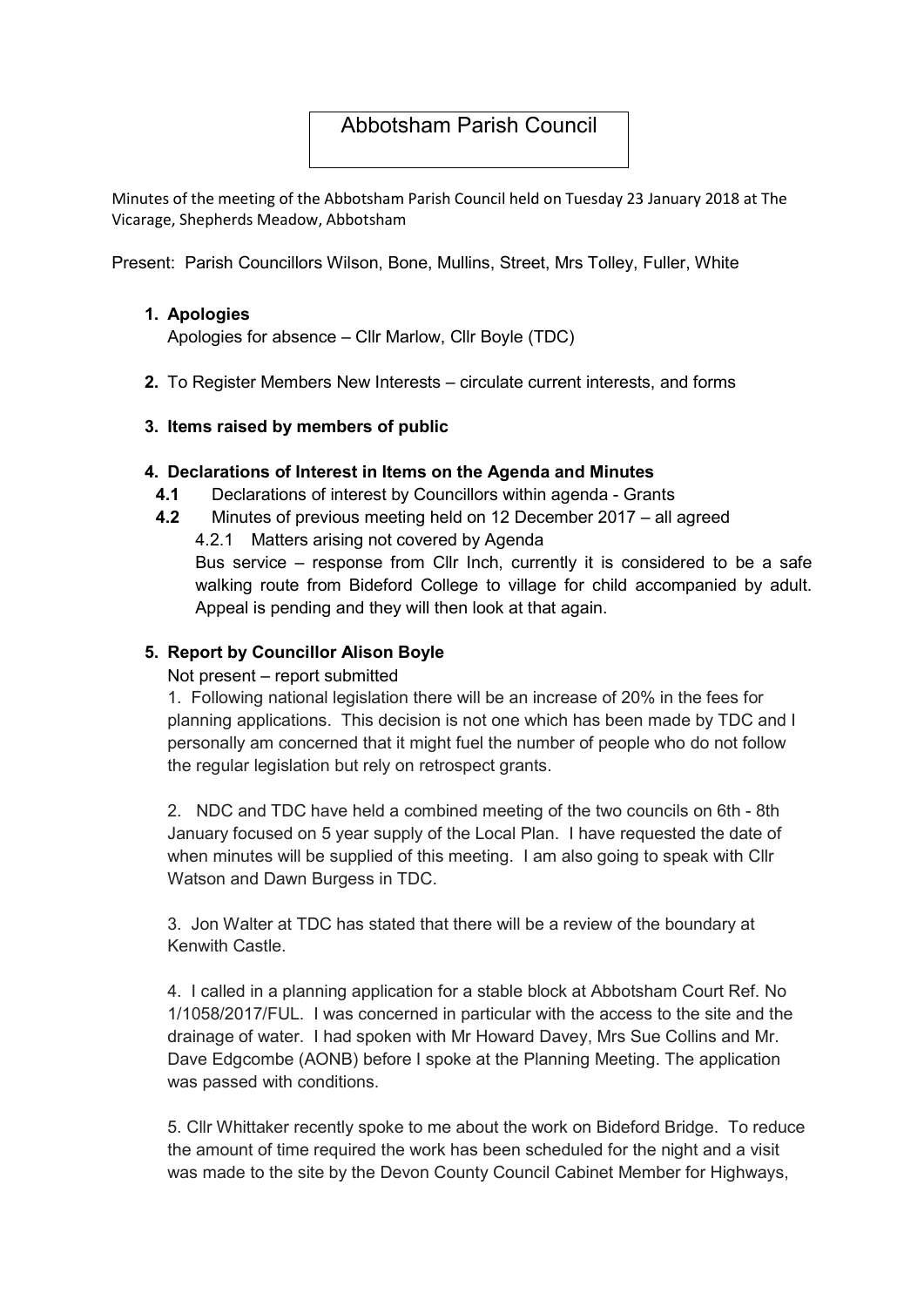Cllr. Stuart Hughes.

6. Dr John Wormsley CCG attended a TDC meeting of External and Scrutiny Committee to discuss the Sustainability Transformation Programme. I am currently not on that committee but have requested a set of minutes from the meeting.

7. Finally, I would like to remind councillors to submit applications for my councillor grant. This year each TDC councillor receives £2,000 pot for their ward and £10,000 New Homes Bonus. I have asked Peter Soper at TDC to confirm availability of the funds for Kenwith. As you will be aware the ward for Kenwith comprises Abbotsham, Alwington and Parkham.

# 6. Report by Councillor T Inch

Not present – no report submitted

# 7. Pigstock Festival at The Big Sheep

Pigstock been running for 4 years, started as small event, slowly grown, last year 1700 – 2000 people. Have outgrown site. Developed as family friendly festival. Give Bideford people a festival. Runs from 11 to 11. Spoken to Rick who has field opposite Big Sheep. Licence granted for 5000 people. Good security, likes to work with locals. Expanding, but understand village may have concerns. Still only 1 day but billed to 2 days,  $2<sup>nd</sup>$  day will be within Ricks side for upto 2000 people. Weekend ticket to include Sunday (capacity to The Big Sheep) keep some of the infrastructure in place for the Sunday. There will be road closure as likely to be 1000 children. Road closed from Big Sheep car park to Ultimate Adventure entrance. One way system in place through the village for festival traffic (signage will be in place). Signage will be provided by Holsworthy signage (to DCC standard). Villagers shouldn't be affected too much. Likely to be when festival starts, families leave earlier and everyone else leave at end. Stagecoach will be providing a bus service from Bideford and Barnstaple. Working with Stagecoach regarding regular bus service. Saturday  $12<sup>th</sup>$  May. Noise issue likely to be biggest issue in the village. Sound directed towards link road so sound towards village won't be too bad. Last band finishes at 10. Saturday will be ticket holders only for The Big Sheep and not open to general public. Offering 25% discount to people in the village will be dealt with by postcode. All ticket sales in advance.

# 8. Planning

- 8.1 1/1058/2017/FUL Stable block, new access to field and creation of muck storage, Land at Tower House, Abbotsham – Approved with conditions
- 8.2 1/1156/2017/FUL Erection of boundary wall, 8 St Helens, Abbotsham Refused – Ryan Steppel advised agent that the application would be refused and would require amendments.

7.3 Floodlights at Kenwith Castle, Abbotsham – case closed by planning as they are largely ground mounted and therefore no planning and listed building consent required.

# 9. Clerks Report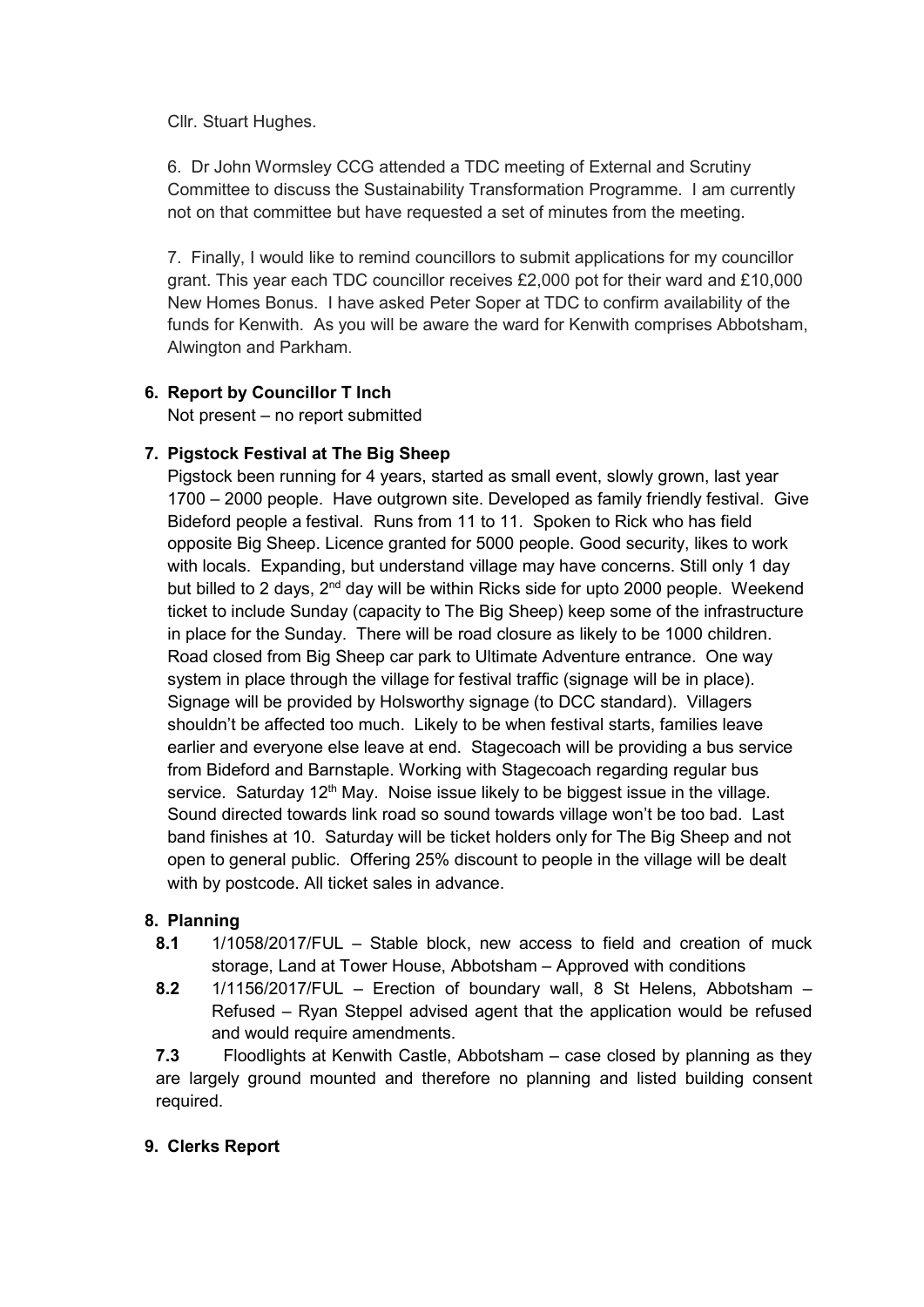- 9.1 VAT registration vat application submitted.
- 9.2 TAP funding Speed sign, Julie Pepworth Advised that SCARF needs to ask when monitoring will be carried out. Speak to Peter Soper.
- 9.3 Confirmation of acceptance of receipt of Good Councillors Guide agreed
- 9.4 Transparency Code Application for costs to be submitted

# 10. Chairs Report

- 10.1 VIPS/maintenance in the Village nothing been done since last meeting. Maintenance team on Village Welcome Pack with Martin's contact details. Fallen tree in churchyard to be removed by Graham and Paul. Paul has meeting with Ian who did vegetation clearance. Need to get like for like quote from ISS and Ian Woollacott. Roger and Paul discussed what was needed. Roger to contact ISS.
- 10.2 Monitoring development activities in the parish none
- 10.3 St Helen's School proposal to form a Multi Academy Trust will become a multi academy trust with other primary schools, Dolton and Clinton at Merton. Reason to be in charge of their own destiny. Doesn't want to fall in with someone trying to take them over. We can make comment as parish to Chair of Governors (Gill Marlow), already has a conditional pass. St Helens don't want to make wholesale changes, will share administration and teaching practices. Still have own governing body with umbrella governing body overseeing all. Each school will keep its identity. Martin to submit comment about communications – why last plan didn't work and that this one will.
- 10.4 Abbotsham Allotments defer awaiting developments.
- 10.5 Post box No ombudsman for Postal services. Martin has contacted post box contact. The team that were supposed to be doing something weren't doing anything. New team now dealing with it – need to obtain permission from landowner and then it will be a priority.
- 10.6 Village Welcome Pack Graham has volunteered to be contact for NDJ. Need to add in FOSH and tradespeople/services
- 10.7 Village Fete Parish council managing it this year, 23 June. Parish need to come up with 3 raffle prizes

### 11. Finance

- 11.1 Grant applications village hall, church and memorial plaque. Amounts to be allocated once we receive precept.
- 11.2 Agree Precept for 2018-19 All agreed to keep precept at current level of £9000

### 12. Correspondence

Round Robin Items – emails sent – Village Hall week can apply for grant – see RCN newsletter.

### 13. Any Other Business

Noise from Roller coaster – still no response from Environment Protection or Cllr Inch.